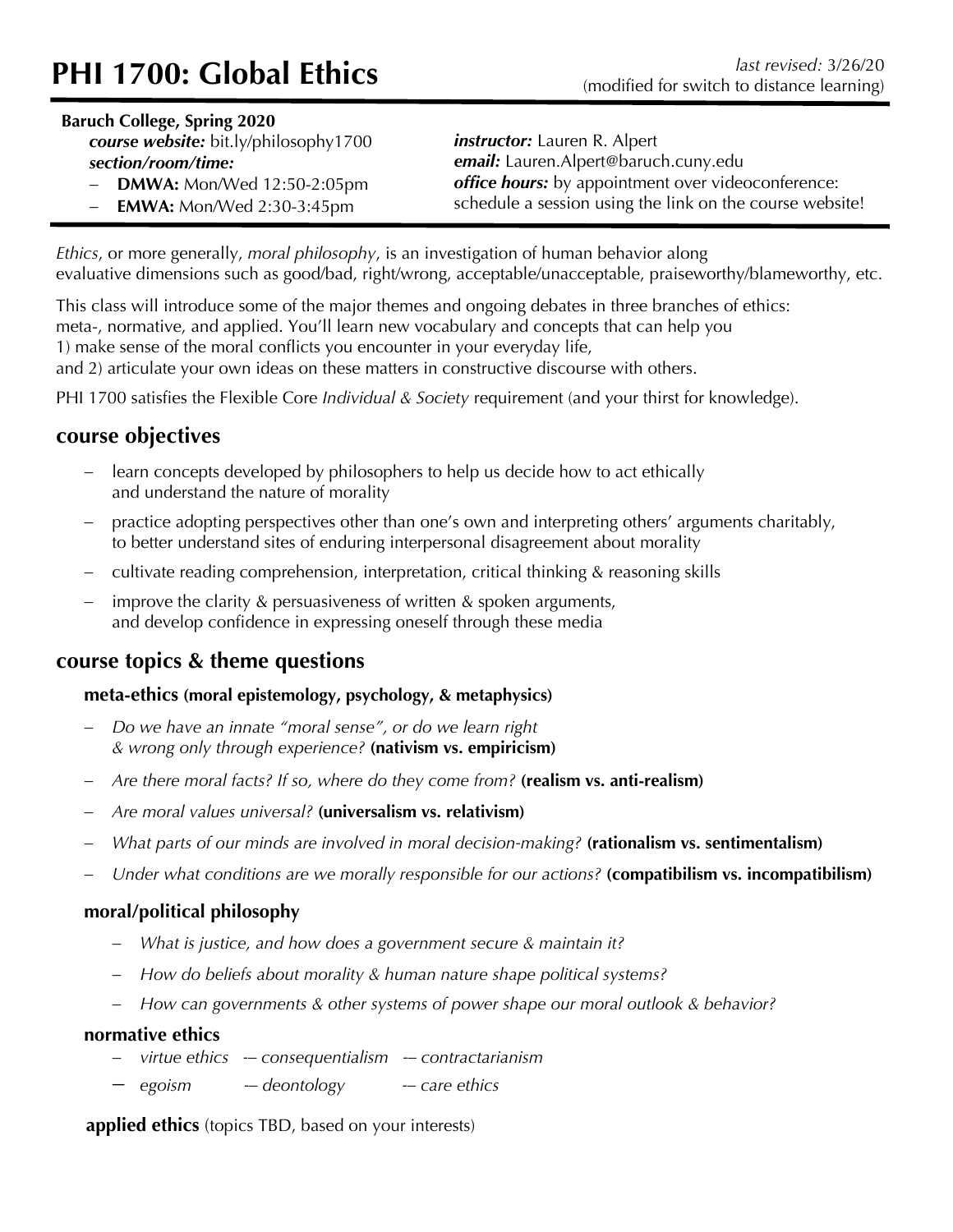# **requirements & grading**

- ü *take a syllabus quiz* **(on Google Forms)**
	- This quiz will ensure that you understand how this course works & what Prof. Alpert's policies are.
- $\checkmark$  attend each class session (for  $1/27-3/5$ )
	- Recommended readings for each session are posted to the course website as PDFs.
		- Ø **From 3/19-5/14, you are not obligated to attend class during the live videoconference; however, doing so will make it easier to earn participation credit.**
- ü *participate in class activities*

-

- Participating in class discussions (in-person or online (via audio or over chat)) **is highly recommended.**
	- Ø However, as an alternative to sharing your ideas over chat, **you can earn participation credit** by submitting questions & comments on class material **to the discussion board on Blackboard, in writing via email, or by speaking to your professor one-on-one about class material during office hours (in person or online via conference).**
- ü *write 3 reading responses to assigned texts* **(on Google Forms)**
	- You'll read a brief article (meant to complement our lecture topics), and then respond to specific questions intended to help you comprehend the author's view and practice expressing your thoughts in writing.
- ü *complete 3 online exams & 1 final quiz* **(on Google Forms)**
	- You'll use the lecture slides to complete matching, fill-in-the-blank, multiple-choice, and short essay questions.
	- You may work with classmates to answer the exam questions; however, **you must compose your written answers independently from your classmates in order to get full credit for your work**. I grade based on how well you demonstrate *your own ideas* and *your own understanding*.
		- Ø **You will** *not* **receive full credit for written answers that are identical to, paraphrases of, or otherwise derived from the answers submitted by another student.**

#### **Grades will be calculated as follows**

(using Baruch's grading scale**:** see bit.ly/baruchgrades)

- Ø **online exams: 60%** (3 x 20% each)
- Ø **syllabus quiz, reading responses: 20%** (4 (1 quiz, 3 RRs) x 5% each)
- Ø **attendance: 5%**
- <sup>Ø</sup> **participation & conduct: 15%**

*Extra Credit opportunities* **may be offered.**

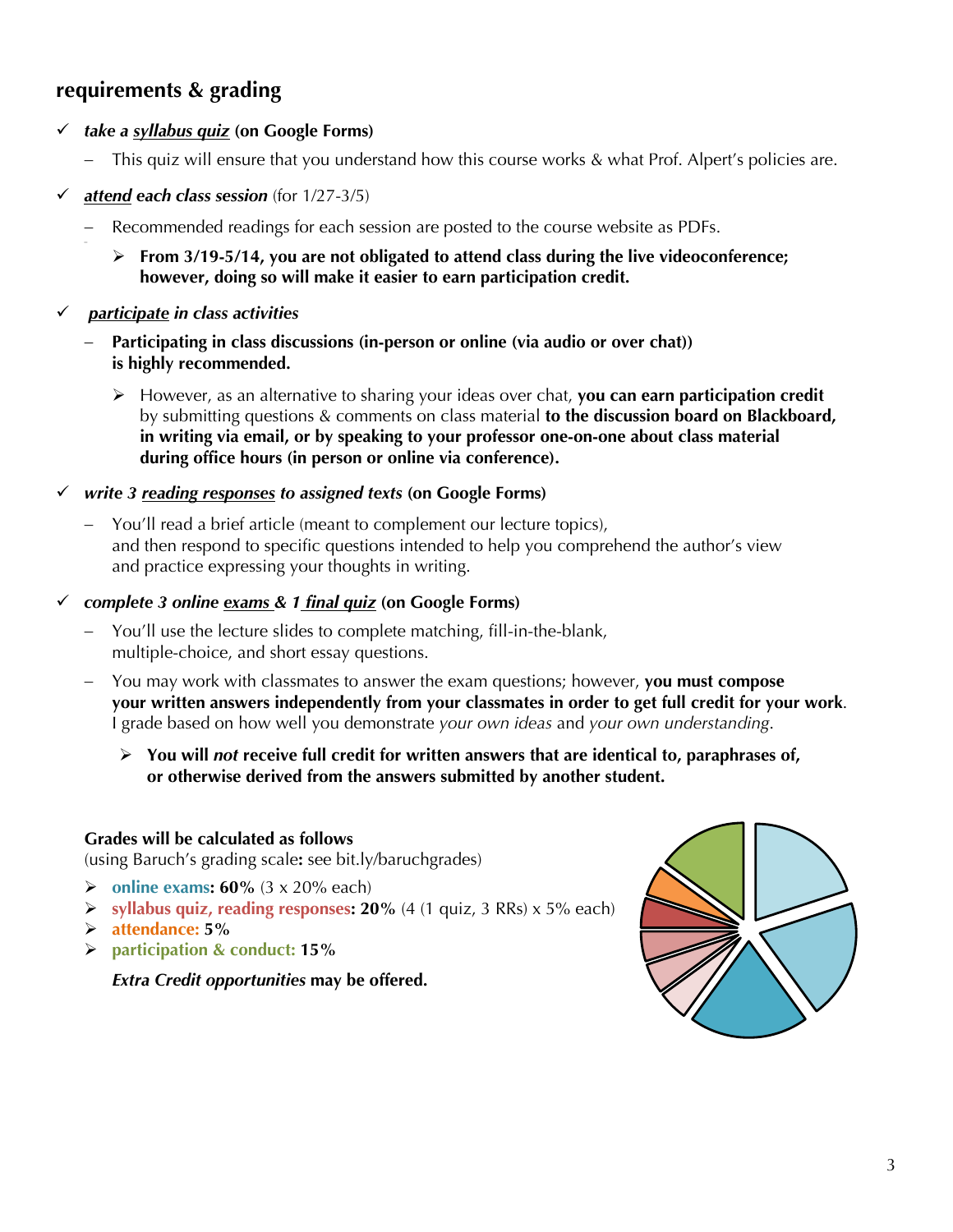# **accessibility**

- I strive to ensure that every student can succeed in this course. Though I've made an effort to design the course so as to provide equal access to the immense benefits of studying philosophy, it's very possible that some students will need additional accommodations for the best possible experience in this course.I encourage any student encountering difficulties in getting the most out of the course to come talk to me: together, we can develop some strategies for success.
	- Ø The **Office of Services for Students with Disabilities** (OSSD: VC 2-272, Vertical Campus) can provide "reasonable accommodations" for students who register for services. The OSSD provides an "Accommodation Letter" that informs your instructors what services you need, while maintaining confidentiality about the basis for accommodation. For information on the OSSD, see baruch.cuny.edu/studentaffairs/ossd/disabilityServices.htm.

# **policies & etiquette**

- **Check your email regularly for course updates**. I will email the class in the event of any changes to the course schedule.
- Feel free to email me if you have questions or concerns about the course. I will try to make expectations for essays, quizzes, and exams abundantly clear, so please read assignments thoroughly before emailing.

Ø **Please include "PHI 1700" in the subject line of your message.** I'll do my best to respond promptly.

- **Assignments/exams are due** *by the start of class time* **on their due dates.**
- **LATE POLICY: Submitting exams and reading responses late will result in deductions from your grade:**
	- 5% off if submitted *up to two calendar days* after the due date,
	- 10% if *three days or more*.
		- Ø **I will accept late work any time on or before May 14th, 2020.**

## **conduct**

You must respect the views of your classmates during full-class and small-group discussions, no matter how drastically they may differ from your own. Disrespectful, disparaging, or hateful speech will not be tolerated. Please take care to ensure that your language conveys appreciation and support for your fellow students' efforts.

### - **Harassment of any kind will not be tolerated.**

All communications with your classmates and professor should be courteous and professional. Pro-tip: If you sense that you ought to preface what you intend to say or do with an apology, that's probably a good indicator that what you were about to say is inappropriate for an academic context.

- There is *zero tolerance* **for cheating and/or plagiarism** in my course and at Baruch College. Confirmed instances of cheating/plagiarism will result in a zero for the assignment in question – and possibly for the entire course. Suspected instances will result in a hold on your grade for the course until the issue is resolved with the Dean's Office.

## **statement on representation in philosophy**

The vast majority of texts traditionally taught in introductory philosophy courses are authored by white males. This reflects long-standing imbalances of power & privilege, which have deprived members of other groups of the opportunity to study philosophy, or to have their philosophical work recognized & celebrated. This syllabus aims for inclusivity, with respect to authors and topics that have been neglected for much of intellectual history.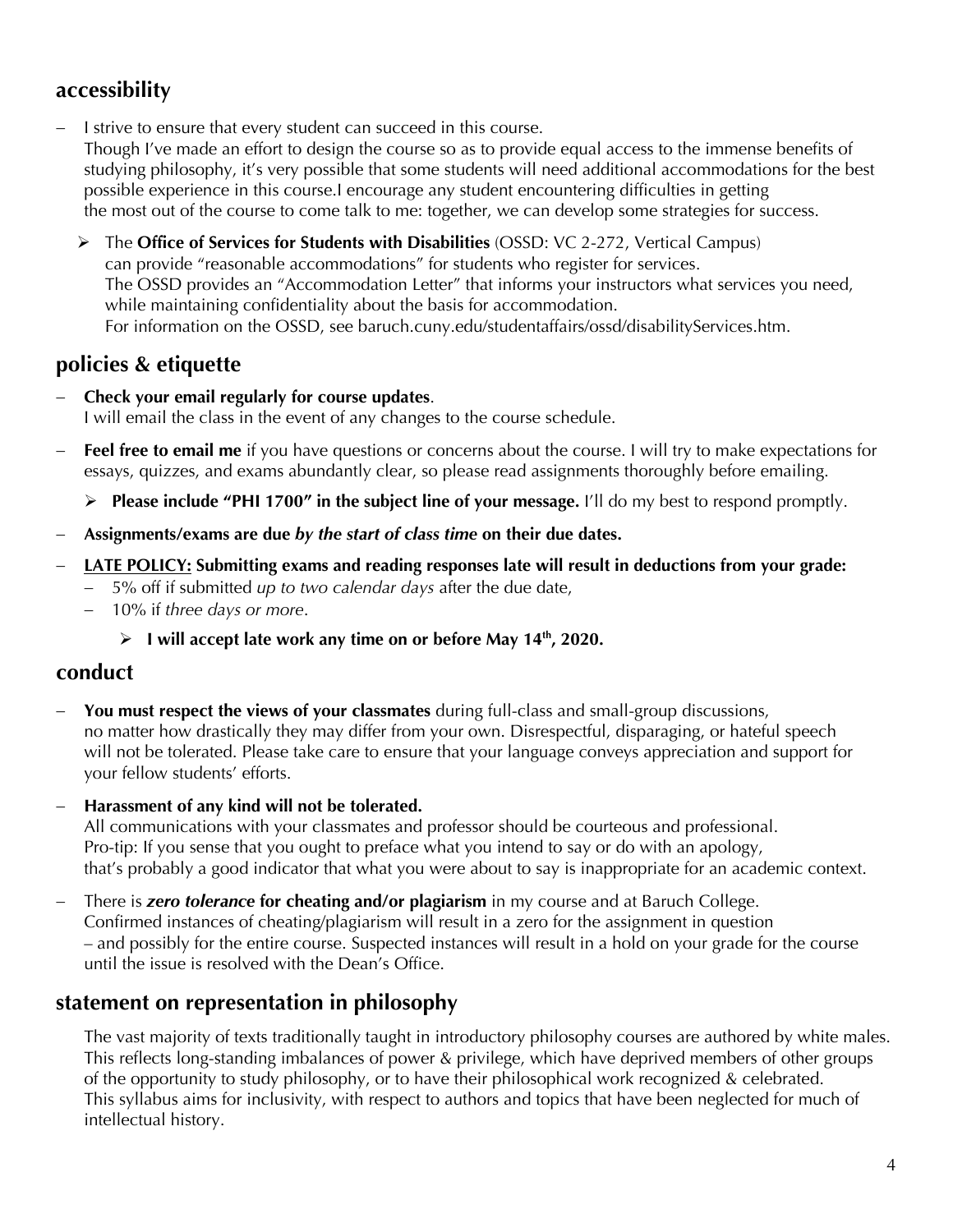**course schedule** (below): subject to change!

| <b>MONDAY</b>                                                                                            | <b>WEDNESDAY</b>                                                                            |  |
|----------------------------------------------------------------------------------------------------------|---------------------------------------------------------------------------------------------|--|
| Jan. $27th$                                                                                              | Jan. $29th$<br>$\overline{2}$                                                               |  |
| Intro to the Class/Intro to Moral Philosophy                                                             | <b>Philosophical Methods</b>                                                                |  |
|                                                                                                          | "All About Arguments"                                                                       |  |
| Feb. $3^{rd}$<br><b>SYLLABUS QUIZ DUE</b><br>$\overline{3}$                                              | Feb. $5th$<br>$\overline{\mathbf{4}}$                                                       |  |
| <b>Moral Metaphysics &amp; Epistemology</b>                                                              | <b>Moral Metaphysics &amp; Epistemology</b>                                                 |  |
| Harman, Gilbert. "Ethics and Observation"                                                                | Harman (cont.)                                                                              |  |
|                                                                                                          | Rachels, James. "The Challenge of Cultural Relativism"                                      |  |
| Feb. $10th$<br>5 <sup>1</sup><br><b>RR#1 DUE</b>                                                         | NO CLASS Feb. 12th                                                                          |  |
| <b>Moral Metaphysics &amp; Epistemology</b>                                                              |                                                                                             |  |
| Rachels (cont.)                                                                                          |                                                                                             |  |
| NO CLASS Feb. 17th                                                                                       | Feb. 19 <sup>th</sup><br>6                                                                  |  |
|                                                                                                          | Rationalism vs. Sentimentalism                                                              |  |
|                                                                                                          | Smith, Adam. A Theory of Moral Sentiments (excerpts)<br>Bloom, Paul. "The Baby in the Well" |  |
|                                                                                                          |                                                                                             |  |
| Feb. 24 <sup>th</sup><br>$\overline{7}$                                                                  | Feb. 26 <sup>th</sup><br>8                                                                  |  |
| <b>Free Will &amp; Moral Responsibility</b><br>Churchland, Patricia. "The Big Questions:                 | <b>Free Will &amp; Moral Responsibility</b>                                                 |  |
| Do We Have Free Will?"                                                                                   | <b>Access Exam #1</b><br>Churchland (cont.)                                                 |  |
| Mar. $2nd$<br>9                                                                                          | March 4th<br>10                                                                             |  |
| <b>Moral Responsibility, Situationism</b>                                                                | Catch-Up Day                                                                                |  |
| Milgram, Stanley. Obedience to Authority (excerpts)                                                      |                                                                                             |  |
| Mar. 9th<br><b>EXAM #1 DUE</b><br>11                                                                     | $\blacksquare$ Mar. 11 <sup>th</sup><br>12                                                  |  |
| Justice, Authoritarianism                                                                                | Justice, Authoritarianism                                                                   |  |
| Plato. The Republic (excerpts)                                                                           | Plato (continued)                                                                           |  |
|                                                                                                          | Brennan, Jason. "Can Epistocracy,<br>or Knowledge-Based Voting, Fix Democracy?              |  |
|                                                                                                          |                                                                                             |  |
| NO CLASSES March 12 <sup>th</sup> -18 <sup>th</sup> : Instructional Recess (switch to Distance Learning) |                                                                                             |  |
| March 23rd<br>13                                                                                         | Mar. $25th$<br>14                                                                           |  |
| <b>Contractarianism</b>                                                                                  | Contractarianism, Liberalism                                                                |  |
| Hobbes, Thomas. The Leviathan (excerpts)                                                                 | Rousseau, Jean Jacques.<br>"Discourse on the Origin of Inequality" (excerpt)                |  |
|                                                                                                          |                                                                                             |  |
| March 30 <sup>th</sup><br>15                                                                             | April 1st<br>16                                                                             |  |
| <b>Care Ethics</b>                                                                                       | <b>Justice as Fairness</b>                                                                  |  |
| Held, Virginia.<br>"Non-Contractual Society: A Feminist View"                                            | Rawls, John. A Theory of Justice (excerpts)                                                 |  |
| <b>April 6th</b><br><b>RR #2 DUE</b><br>17                                                               | 18 Apr. $7th$ (Weds. schedule)                                                              |  |
| <b>Justice as Fairness</b>                                                                               | <b>Catch up Day</b>                                                                         |  |
| Rawls (cont.)<br>RR #2: Gutting, Gary & Anderson, Elizabeth.                                             |                                                                                             |  |
| "What's Wrong with Inequality?"<br>Access Exam #2                                                        |                                                                                             |  |